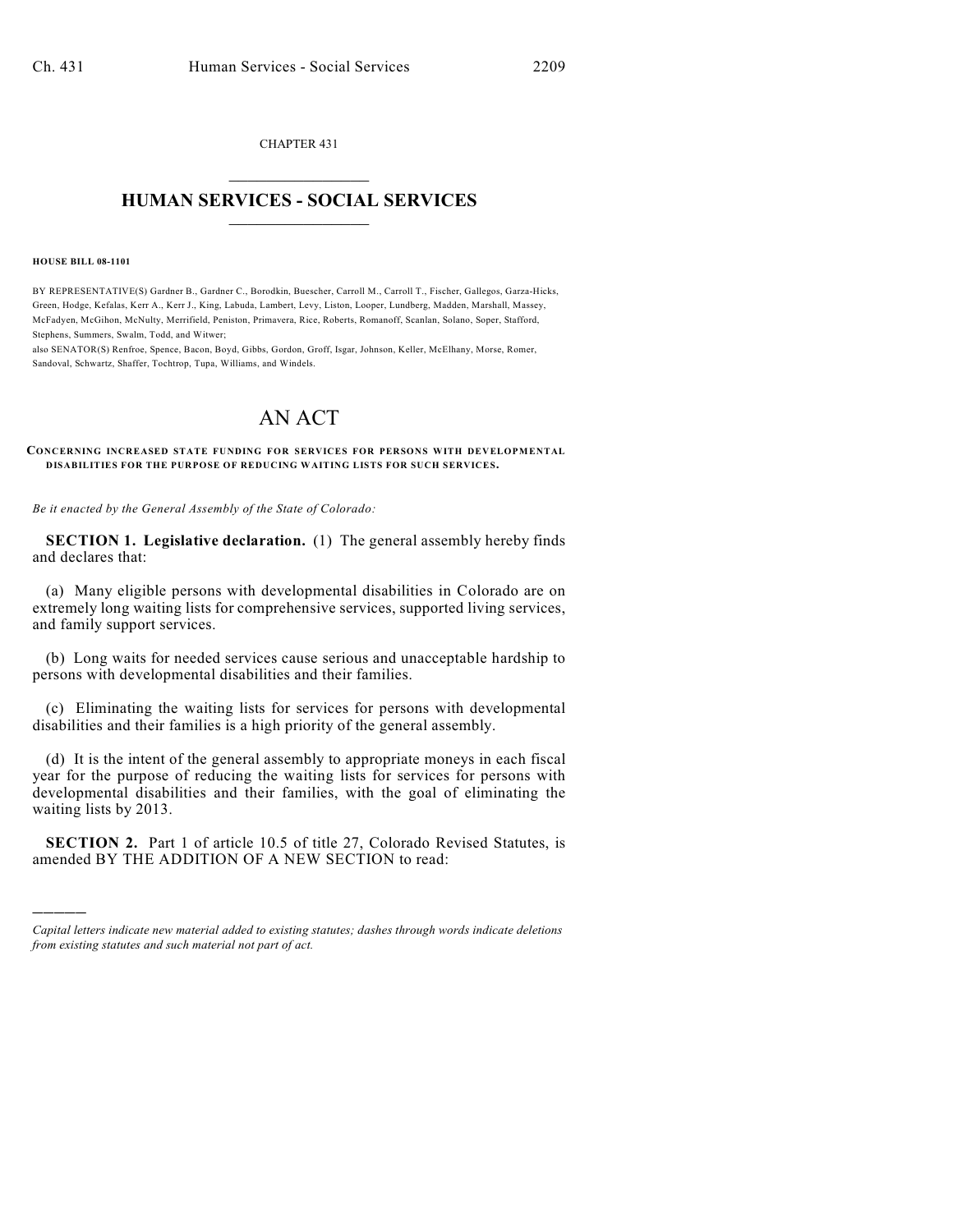**27-10.5-104.2. Services and supports - waiting list reduction - cash fund.** (1) THERE IS HEREBY CREATED IN THE STATE TREASURY THE DEVELOPMENTAL DISABILITIES SERVICES CASH FUND, CONSISTING OF MONEYS APPROPRIATED THERETO BY THE GENERAL ASSEMBLY. ANY INTEREST DERIVED FROM THE DEPOSIT AND INVESTMENT OF MONEYS IN THE DEVELOPMENTAL DISABILITIES SERVICES CASH FUND SHALL BE CREDITED TO THE FUND. ANY MONEYS REMAINING IN THE FUND AT THE END OF A FISCAL YEAR SHALL REMAIN IN THE FUND AND SHALL NOT REVERT TO THE GENERAL FUND OR ANY OTHER FUND.

(2) DURING EACH REGULAR SESSION OF THE GENERAL ASSEMBLY, THE JOINT BUDGET COMMITTEE AND THE HEALTH AND HUMAN SERVICES COMMITTEES OF THE SENATE AND THE HOUSE OF REPRESENTATIVES, OR ANY SUCCESSOR COMMITTEES, SHALL HOLD A JOINT HEARING AND TAKE PUBLIC TESTIMONY ON THE STATUS OF THE WAITING LISTS FOR ADULT COMPREHENSIVE SERVICES, ADULT SUPPORTED LIVING SERVICES, AND FAMILY SUPPORT SERVICES FOR PERSONS WITH DEVELOPMENTAL DISABILITIES AND THE AVAILABILITY OF GENERAL FUND MONEYS TO REDUCE THE NUMBER OF PERSONS ON THE WAITING LISTS AND THE AMOUNT OF TIME ELIGIBLE PERSONS WAIT FOR SUCH SERVICES. THE GOAL OF THE HEARING SHALL BE TO PROPOSE AN APPROPRIATION FROM THE GENERAL FUND TO THE DEVELOPMENTAL DISABILITIES SERVICES CASH FUND IN AN AMOUNT EQUAL TO TWO PERCENT OF THE AMOUNT BY WHICH TOTAL STATE GENERAL FUND APPROPRIATIONS FOR THE FISCAL YEAR MAY INCREASE OVER THE PRIOR FISCAL YEAR IN ACCORDANCE WITH THE LIMITATION IMPOSED BY SECTION  $24-75-201.1$  (1) (a) (II), C.R.S., AS DETERMINED BASED ON THE REVENUE ESTIMATE CERTIFIED PURSUANT TO SECTION 24-75-201.3 (1), C.R.S.

(3) THE GENERAL ASSEMBLY MAY ANNUALLY APPROPRIATE MONEYS IN THE DEVELOPMENTAL DISABILITIES SERVICES CASH FUND TO:

(a) THE DEPARTMENT FOR PROGRAM COSTS FOR ADULT COMPREHENSIVE SERVICES, ADULT SUPPORTED LIVING SERVICES, AND FAMILY SUPPORT SERVICES FOR PERSONS WITH DEVELOPMENTAL DISABILITIES PROVIDED PURSUANT TO THIS ARTICLE OR PART 4 OF ARTICLE 6 OF TITLE 25.5, C.R.S.; AND

(b) THE DEPARTMENT OF HEALTH CARE POLICY AND FINANCING FOR PROGRAM COSTS FOR ADULT COMPREHENSIVE SERVICES AND ADULT SUPPORTED LIVING SERVICES FOR PERSONS WITH DEVELOPMENTAL DISABILITIES PROVIDED PURSUANT TO THIS ARTICLE OR PART 4 OF ARTICLE 6 OF TITLE 25.5, C.R.S.

(4) ANY MONEYS APPROPRIATED FROM THE DEVELOPMENTAL DISABILITIES SERVICES CASH FUND PURSUANT TO SUBSECTION (3) OF THIS SECTION THAT ARE UNEXPENDED AT THE END OF A FISCAL YEAR SHALL REVERT TO THE FUND.

(5) IT IS THE INTENT OF THE GENERAL ASSEMBLY THAT THE MONEYS IN THE DEVELOPMENTAL DISABILITIES SERVICES CASH FUND BE USED TO REDUCE THE NUMBER OF PERSONS ON THE WAITING LISTS FOR SUCH SERVICES AND THE AMOUNT OF TIME ELIGIBLE PERSONS WAIT FOR SUCH SERVICES.

**SECTION 3. Effective date.** This act shall take effect at 12:01 a.m. on the day following the expiration of the ninety-day period after final adjournment of the